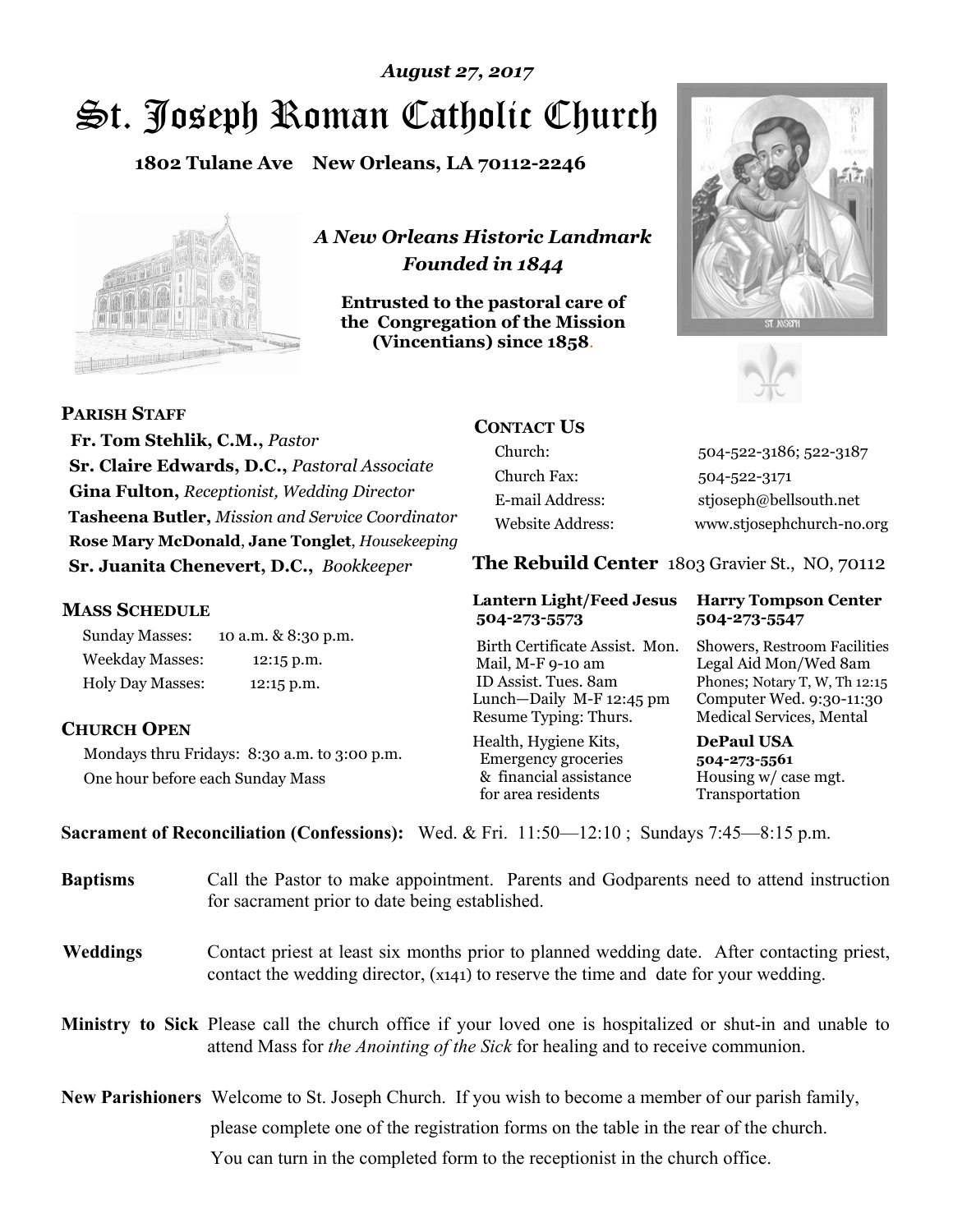## **Twenty-first Sunday Ordinary Time August 27, 2017**



**10:00 am Weldon Boyd Jr. (+); Virginia Starsney (+); William & Mary Butler (+); Brandie Amadeo; Dr. Ross Gallow (+) 8:30 pm** *St. Joseph Parishioners and Benefactors*

| Monday, August 28, 2017-St. Augustine                |  |  |
|------------------------------------------------------|--|--|
| 12:15 p.m. Deceased members of Eiserloh Family       |  |  |
| Tuesday, August 29, 2017—Passion of John the Baptist |  |  |
| $12:15$ p.m. Kay Brandau $(+)$ ; Dolores Paul $(+)$  |  |  |
| Wednesday, August 30, 2017—                          |  |  |
| $12:15$ p.m. Frances Nelson $(+)$                    |  |  |
| Thursday, August $31, 2017$ —                        |  |  |
| 12:15 pm Phyllis Chauvin                             |  |  |
| Friday, September 1, 2017—                           |  |  |
| 12:15 pm Normalee Ward $(+)$                         |  |  |

#### **READINGS FOR THE WEEK**

 *Sunday, Aug 27* **One in Faith # 1095**  Mon: Jgs 2:11-19; Ps 106:34-44; Mt 19:16-22 Tues.: Jgs 6:11-24a; Ps 85:9-14; Mt 19:23-30 Wed.: Jgs 9:6-15; Ps 21:2-7; Mt 20:1-16 Thurs.: Rv 21:9-14; Ps 145:10-18; Jn 1:45-51 Fri.: Ru 1:1-6, 14-22; Ps 146:5-10; Mt 22:34-40 Sat.: Ru 2:1-11; 4:13-17; Ps 128; Mt 23:1-12 Sunday: Is 22:19-23; Ps 138:1-3, 6, 8; Rom 11:33-36; Mt 16:13-20

#### **YOUR PRAYERS ARE ASKED FOR THE FOLLOWING PARISHIONERS , WHO ARE IN NEED OF HEALING:**

 Willie Arnaudville, Charlie Bassett, Raymond Berthelot, Anthony Blaise, Clarke Bordelon, Susan Bassett Bowes, Lawrence & Mamie Brown, Cheryl Butler, John Caron, John Gebbia, Sylvia Daily-Powell, Lynda DeMaria, Ben Eble III, Terry Eggleston, Linda Elwood, Heather Faircloth, Winston Falgout, Frances Fiegler, LaDonna Finch, Fr. Lou Franz, CM, Mark Eiserloh, Warren Fraught, Sarah Hollier-Watkins, Shelia Jones, Bennett Joseph , Jr., Ken Kussman, Landy Lanza, Jannie Ledet, Allen Maldonado, Sara Marino, Priscilla Martin, Karen McCoy, Mike Mullin, Hazle McMiller, Donna Moore, Regina Pichoff, Mark Raymond, Tina Roderfeld, Pippy Sanders, Mel & Gaspar Schiro; Bobby Shackleton, Charlie & Joanne Slocum, Melissa Tanet, Collins, Sr. Malcolm Taylor, Jane Tonglet, George Tripkovich, Marion Vaughn, Juanita Ware, Darrell Walker, Fr. George Weber CM, Mary Willis, Lynn Williams.

#### **SANCTUARY CANDLE AND MASS INTENTIONS**

The Sanctuary Candle is burning this week to pray for the eternal rest of **Henry Butler.** If you would like to reserve a date to burn the Candle in memory of someone or for a special intention, please call the church office (522-3186). The Sanctuary Candle offering is \$15 for two weeks. The offering for Mass intentions is \$5.00 per Mass.

#### **1 8 1 7 Congregation of the Mission (Vincentians) Bicentennial Anniversary 2 0 1 7**

 Fr. Joseph Rosati, CM, one of the first Vincentians in the United States, became the first bishop of the Diocese of St. Louis. When the Diocese was established, it included Missiouri, the western half of Illinois and much of the American territory west of the Mississippi—most of the land included in the Louisiana Purchase. As the largest American diocese, it stretched from the Canadian border to the Republic of Mexico. The territory was roughly equal to the country's other nine dioceses combined.

 In 1837, three new dioceses were carved out, including Natchez, Nashville and Dubuque. Over the years, large areas became part of new dioceses, like Chicago, Little Rock and Kansas City. Early American bishops included Vincentians, John Mary Odin, bishop of Galveston, and later New Orleans; Stephen Vincent Ryan, CM, bishop of Buffalo, New York and 15 others named to the episcopacy. Vincentian bishops and missioners helped to form the new dioceses from Buffalo to Salt Lake City, from Los Angeles to Pittsburgh.

 Today Bishops continue to serve the church in North America in Alaska, and New Jersey and around the world. In seminaries they have served US dioceses, ordaining tens of thousands of local clergy, with great love and a heart for the poor and those in need.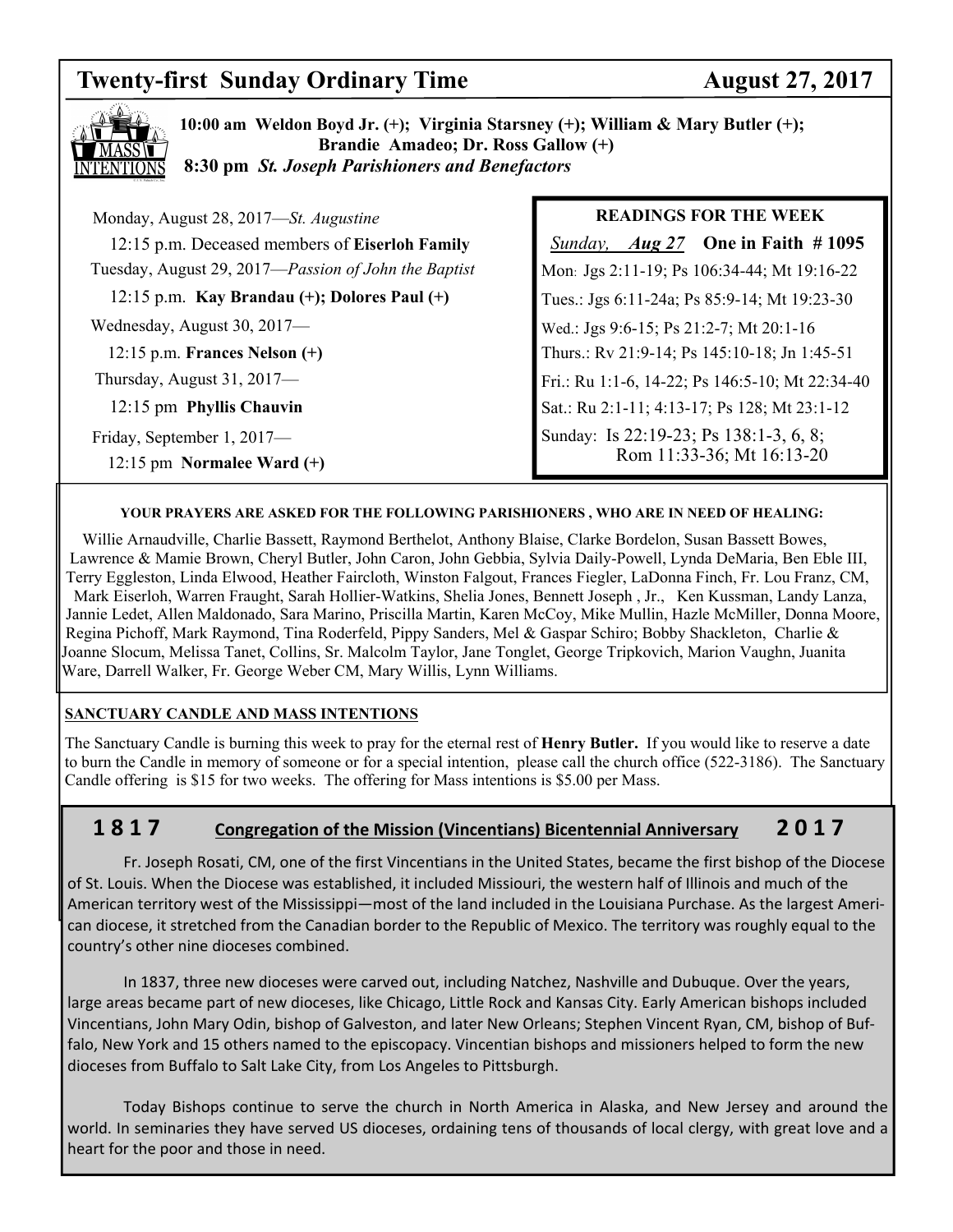*Your words, Lord, are Spirit and life; you have the words of everlasting life.* **John 6, 63**

#### *PARISH CALENDAR*  Aug. 27& Sept. 3 **Children's Liturgy** *Sunday* (10 am & 8:30 pm Masses) Sept. 14 **RCIA** *Thursday , (6:30pm Chapel in Church)*  Sept. 27 **Vincentian Bicentennial Celebration.** *Wed. (5:00 pm)*

**MASS For God's Special Children** Sunday, September 10, St. Francis Xavier Church, 444 Metairie Road, for information contact Joy Zainey 504-834-5865 or visit: www.godsspecialchildren.org.

**RCIA** Are you interested in studying the Catholic Faith or considered joining the Church? Have you been away from the church and would like to return and deepen your faith? If you or someone you know is interested in discerning whether God is calling you to a fuller life of faith, please speak to Fr. Tom, Madeline von Almen or Tasheena Butler, or meet in the chapel on September 14, at 6:30 pm.

**Who Is My Neighbor?** In response to the Synod's call for the Church to invite people of all backgrounds to enhance dialogue among diverse races and cultures and be a voice and witness for Catholic Social Teaching, the Office of Rel. Education is offering a course in two parts – PI on Sat, Sept 9, 2017, and PII on Sat, Sept' 30. from 9 AM – 3 PM at the Northshore Catholic Center, 4465 Hwy 190 E Service Rd., Covington) – participants can take either or both parts. Please see bulletin board for more info or visit Archdiocesan website.



**First Reading** — Eliakim is destined by God to be a father to those who live in Jerusalem (Isaiah 22:19-23).

**Psalm** — Lord, your love is eternal; do not forsake the work of your hands (Psalm 138).

**Second Reading** — How deep are the riches and the wisdom and the knowledge of God! (Romans 11:33-36).

**Gospel** — Jesus asked the disciples, "Who do you say that I am?" (Matthew 16:13-20).

### **BE A ROCK**

 Peter's history as a follower and friend of Jesus is a spotty. It might be natural to wonder if Jesus, in giving him the keys to the kingdom, didn't feel a bit like a parent giving a teenager the keys to the family car. But it was at the moment when God's power and presence broke through everything else to raise up Peter's great profession of faith in Christ as Messiah that Jesus chose to establish the bond between the loving, forgiving mercy of heaven and our vocation to be witnesses of that love and mercy, on earth.

 Like any parent, Jesus no doubt foresaw the failings, the limitations and the collisions that the church would be headed for. But, most importantly, he also saw us at that moment as God prefers to see us: capable of manifesting great faith, with a willingness to remain at the feet of Christ to understand what it truly means to be Messiah and Christ.

#### **CHARTER FOR THE PROTECTION OF CHILDREN AND YOUNG PEOPLE**

In response to the Charter for the Protection of Children and Young People from the United States Conference of Catholic Bishops, the Archdiocese of New Orleans continues to make the Hot Line available for anyone who has been hurt or sexually abused by anyone who works for the Church. The Hot Line continues to be available; the number is (504) 522-5019. In continuing our commitment to support and to heal, we invite and encourage individuals who have been hurt or sexually abused recently or in the past by clergy, religious or other employees of the Archdiocese to call our Hot Line and your message will be received confidentially by a mental health professional. Anyone can make a direct call during regular business hours to the Victims' Assistance Coordinator at (504) 861-6253.

## **Pope Francis'** *August* **Intentions**

That artists of our time, through their ingenuity, may help everyone discover the beauty of creation.

## *Saints Home Game Parking*

 St. Joseph's annual fund raiser is our parking lot for every Saints home game. If you are able to offer your service 2 hours before a home game, please call the office or speak to Judy Reese or Fr. Tom.

 **Sunday, August 20, 2017…….\$ 3,869.00** *Thank you for your generosity* 

**TREASURE & STEWARDSHIP**